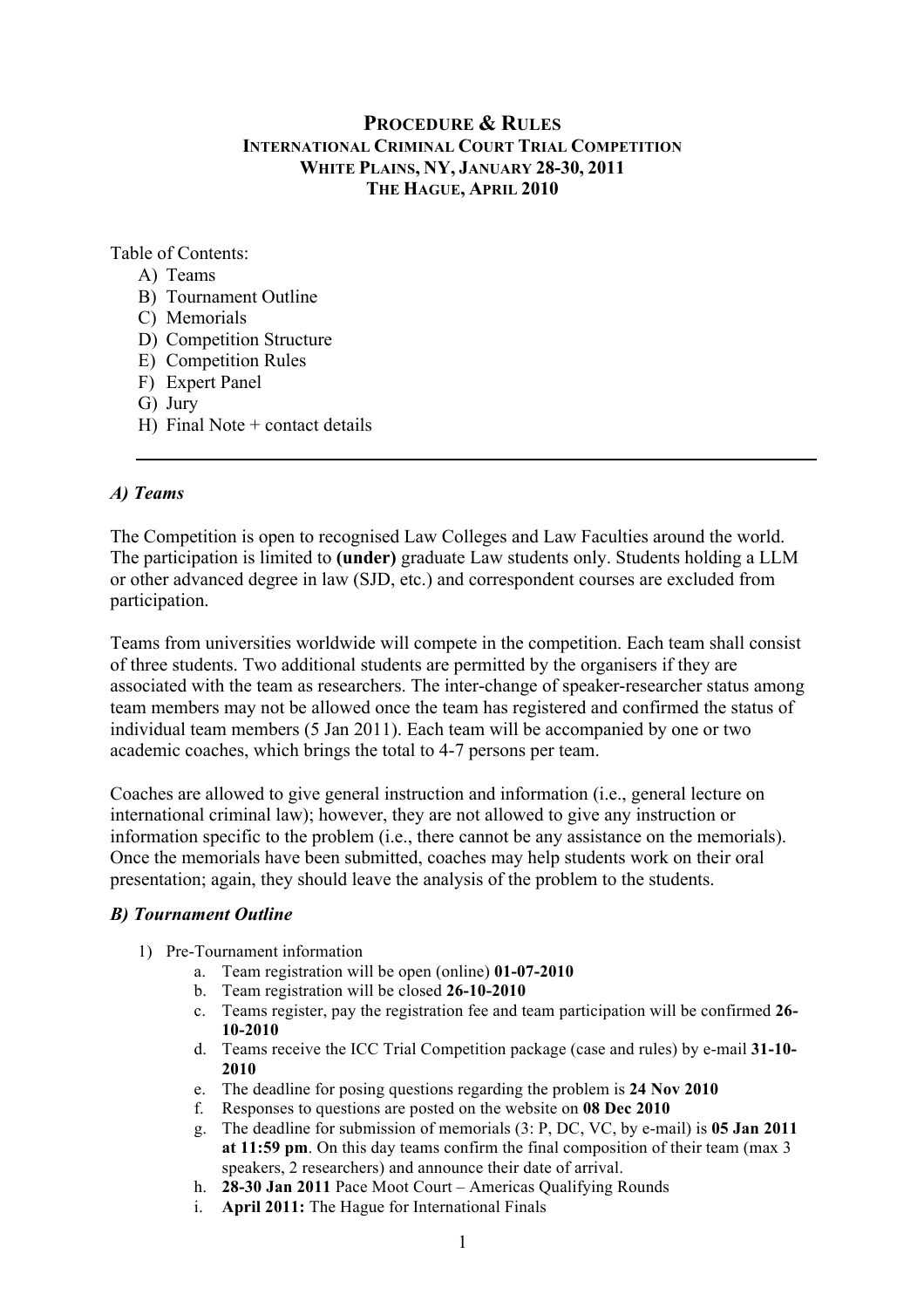#### 2) Tournament structure

- a. Teams are welcomed to the Americas/Caribbean ICC Trial Competition organisation on the eve of the first Tournament day **28 Jan 2011**
- b. The Preliminary Rounds start morning of **29 Jan 2011**
	- i. Every round the teams will be evaluated by an Expert Panel allocating points to the teams, both on their Memorial (this is done prior to the oral rounds) and their oral arguments (the scoring structure).
	- ii. In the event 18 or more teams compete, the six teams with the best overall scores will proceed to the semi-finals.
	- iii. The winners of the semi-final round will advance to the Finals

## *C) Memorials*

Teams must submit in their three memorials for the three different roles by email.

The memorials must be prepared in English!

The participating teams must not be identified in the memorial. Names, university or nationality of participants or schools are not allowed in the memorial or on the cover. (Penalty: memorial will be disqualified – 0 points received). Teams will be assigned numbers prior to the competition in order to maintain anonymity.

The body of the memorial (parts f-k) shall be not more than 25 pages or 10000 words in length. Note that footnotes are included in this amount! The following parts have to be included in the memorial in the given order:

a) Front and back cover b) Title page c) Table of contents d) List of abbreviations e) Index of authorities (list of sources) f) Statement of facts g) Issues h) Summary of arguments  $\vert$  25 pages x max. 400 words = max. 10.000 words i) Jurisdiction of the court j) Written arguments k) Submissions l) Annex (max. 2 pages)

The memorial (including the space between two footnotes) must be 1.5 spaced. Individual footnotes, titles and subtitles that are more than one line in length should be single-spaced.

Memorials must be clearly identified and labelled with the Team Number and position represented in that memorial (i.e. Prosecutor, Defense, etc.)

White letter size paper must be used for memorials. The typestyle of the memorial has to be Times New Roman size 12. Memorials must be continuously numbered. Each page shall have a margin of at least 2 cm on every side of the memorial.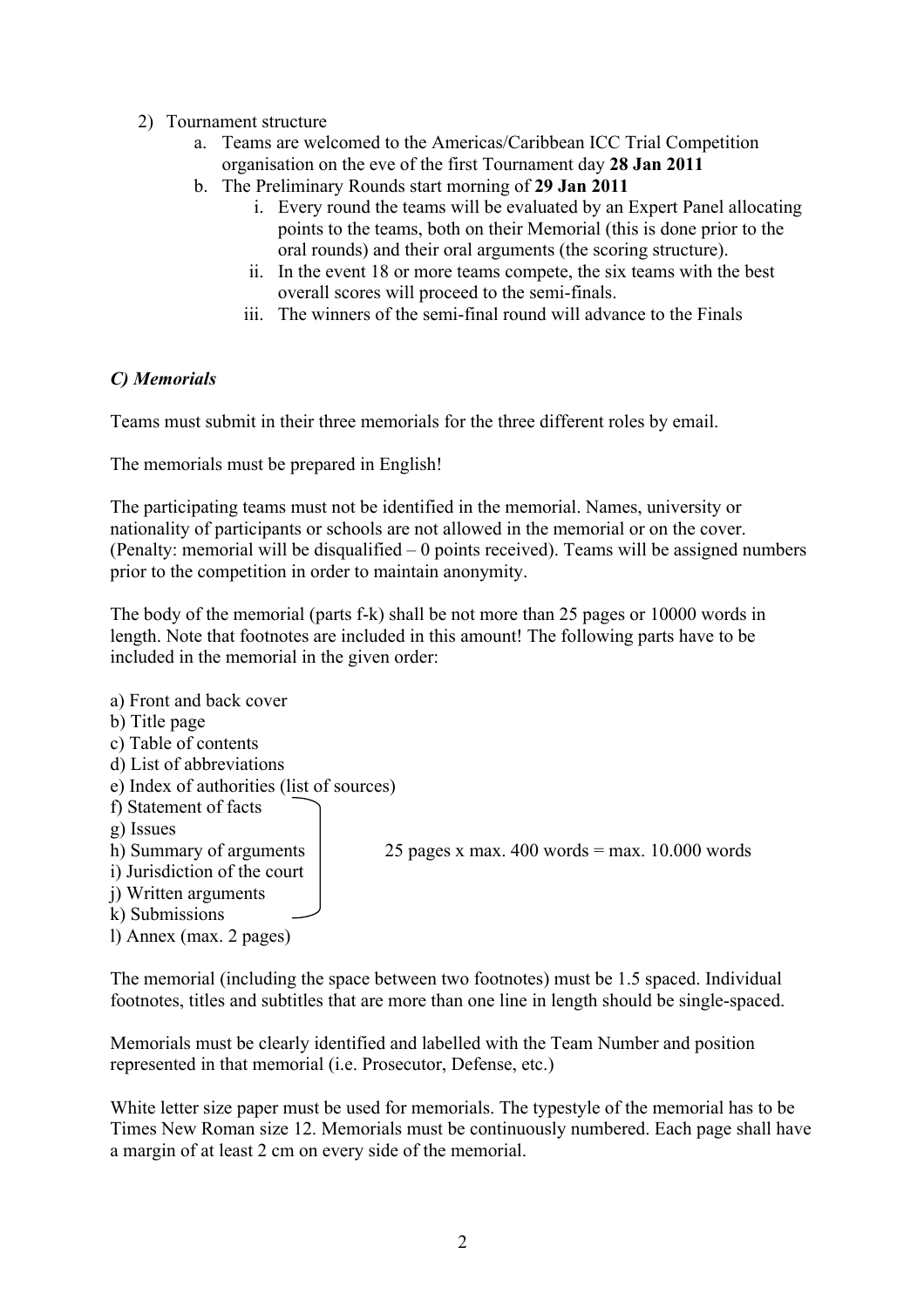Footnotes can be reduced to size 10 and must be placed at the bottom of a page. You have to be consistent in the way you refer to sources throughout the memorial. Footnotes have to be uniform. Footnotes may not include any other text than the citation itself. A referred document should be easy to find with the footnote. All the sources referred to in footnotes have to be included in the index of authorities. Abbreviations of sources within footnotes are allowed. The abbreviation has to be announced in the footnote itself or in the index of authorities. Footnotes count towards the maximum amount of words.

Non-compliance with these rules will result in penalty points. Please refer to part F for the Scoring Structure.

## *D) Competition Structure*

Language of the court shall be only in English. The duration of each Court session shall not exceed three hours. The break is included in the three hours.

Preliminary rounds: Three (3) rounds (leading to the semi-finals) Roles: once Prosecutor, once Defence Counsel, once Victims Counsel

Semi-final rounds:

Session

Nine (9) teams will participate in three rooms in one of the three roles, to be determined by random selection

Winners from each of the three rooms will advance to the final round.

Proceedings of each session:

| Session          |                                                                                                                 |                      |  |
|------------------|-----------------------------------------------------------------------------------------------------------------|----------------------|--|
| 20 minutes       | Prosecution:                                                                                                    | initial presentation |  |
| 20 minutes       | Defence Counsel:                                                                                                | response             |  |
| 20 minutes       | Victims Counsel:                                                                                                | response             |  |
| Up to 10 minutes | Prosecution:                                                                                                    | rebuttal             |  |
| Up to 10 minutes | Defence Counsel:                                                                                                | rebuttal             |  |
| Up to 10 minutes | <b>Victims Counsel</b>                                                                                          | rebuttal             |  |
| 15 minutes       | Break (the Expert Panel deliberates)                                                                            |                      |  |
| 15 minutes       | Expert Panel delivers judgment and assessment on the quality of<br>performance and substance of the three teams |                      |  |

Each person is expected to be ready with return brief and oral arguments. Parties are obliged to react to the opponent's argumentation; verbatim reading of the memorials in the court room shall not be permitted. The court will follow its own rules of procedure within the framework of excepted norms of judicial practise and on questions of doubt or dispute in the matter of procedure or facts; the decision of the presiding member of the Expert Panel shall be final.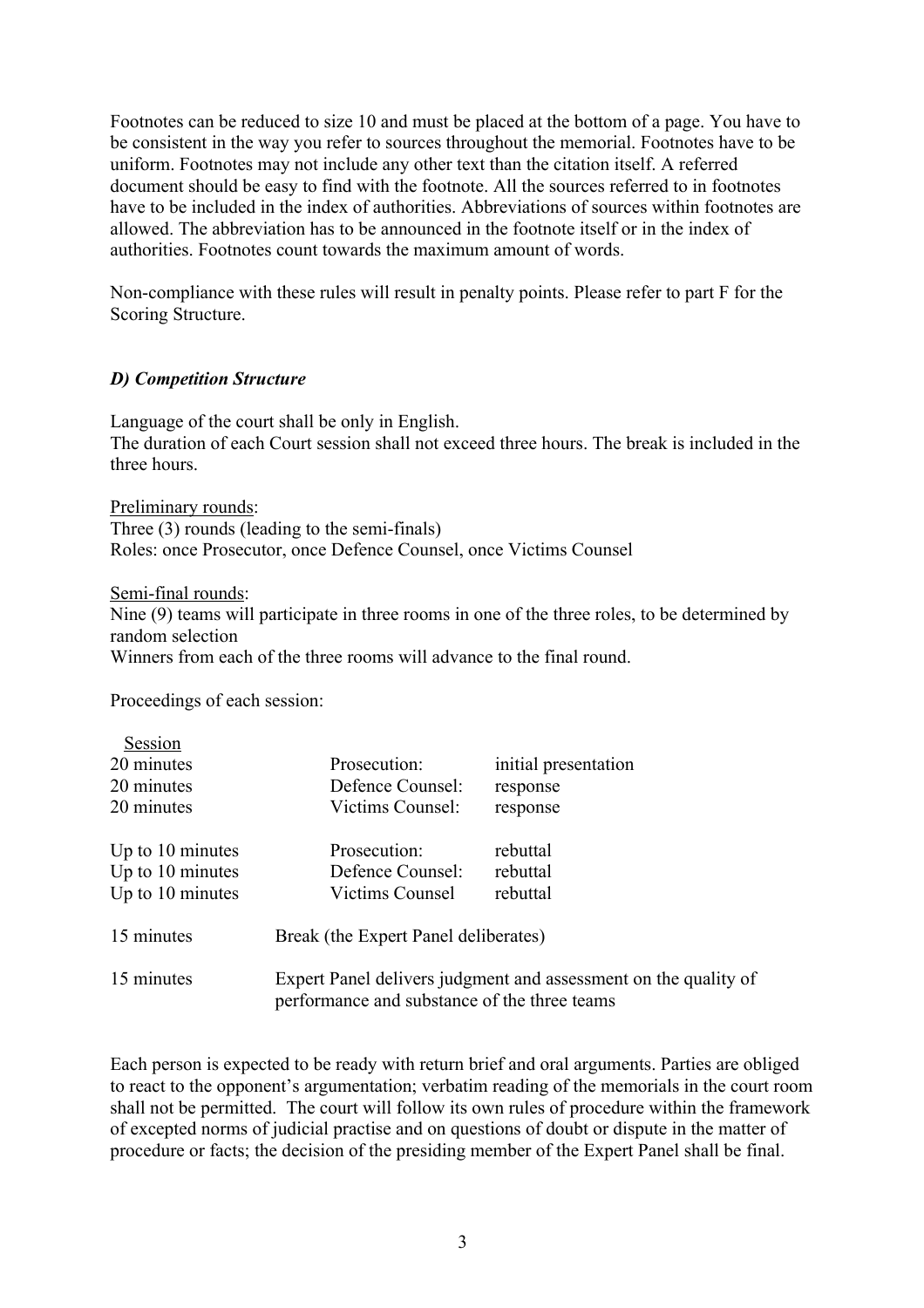No communication between Researchers, Coaches or spectators and Oralists is allowed during oral arguments although a third team member is allowed to sit at counsels' table.

## How should teams prepare for the Finals?

The teams can prepare themselves for the Finals, by expecting to make the Finals and prepare all the three roles they could possible represent.

In the morning of day four, the three finalist teams are provided with time to prepare their role in the finals

- No memorial in advance needed
- They are allowed to prepare a short 'on-the-fly' memorial (for their own use only) during the Tournament, after the three finalists have been elected  $\rightarrow$  The Tournament structure and program will provide the Finalists with: time, location and facilities to prepare themselves for the Finals.

# *E) Competition Rules*

1. All teams participating are given a chance to argue on all sides of the case during the preliminary rounds.

2. If a team scheduled to take part in a round does not appear for 10 minutes after the scheduled start of the round, the competition will take place without the presence of that team. (Ex parte proceeding)

3. Scouting in any manner is strictly prohibited. No team member or person directly associated with any team may attend a round in which the said team is not participating.

4. Every team should maintain fullest dignity and decorum in the Court Room. Inappropriate behaviour in the Court Room or blatant disregard for the procedures may result in the disqualification of the team or will be liable to be punished to the extent of deduction of 15 marks.

5. Team objections to a jury panel due to conflict or prior relationship must be disclosed and communicated to the bailiff PRIOR to the commencement of oral arguments.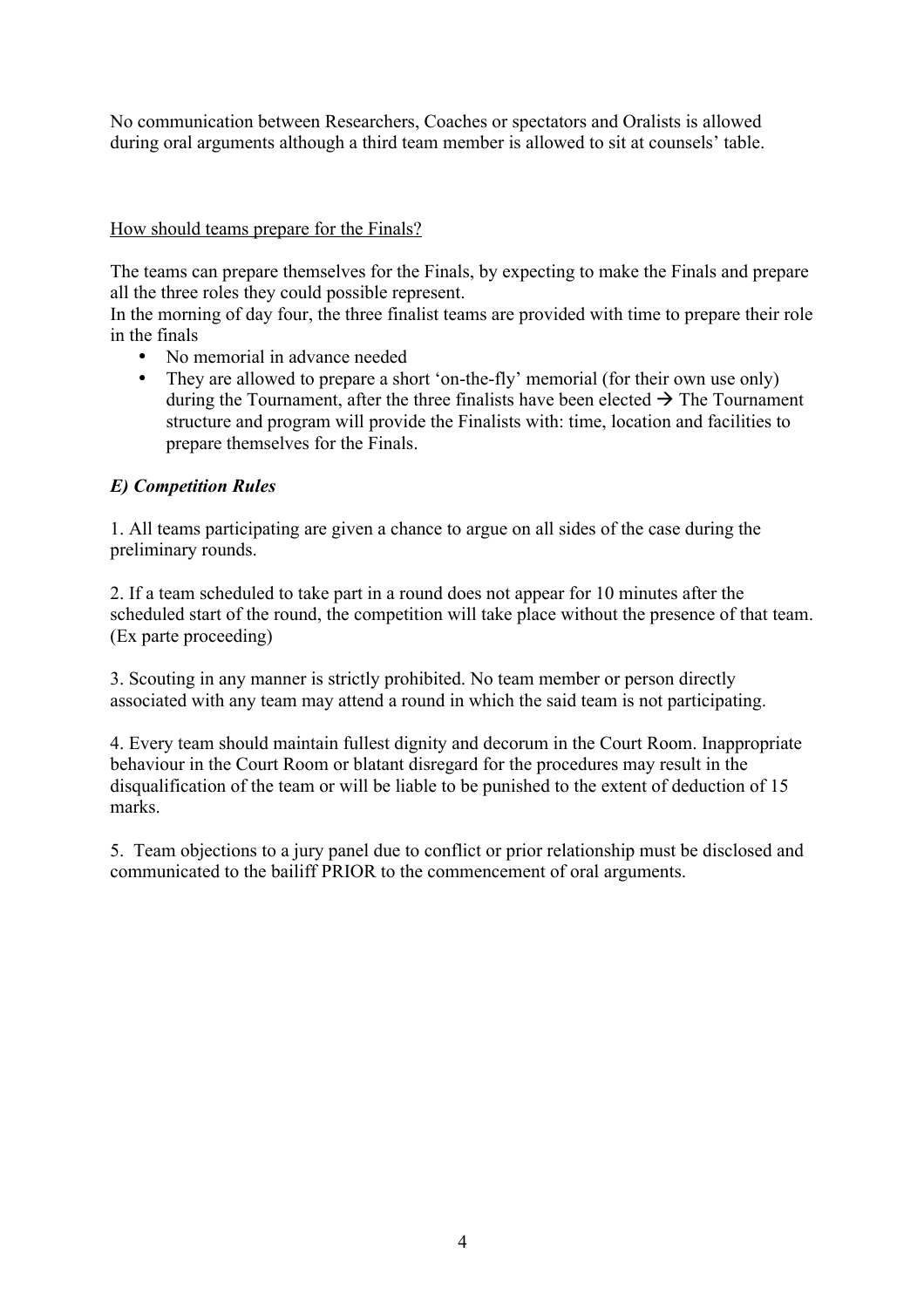# *F) Scoring Structure*

## **Memorials**

Memorials must be prepared in English by the team representing their respective role in the first three rounds. The Jury will have to give points (between 0 to 100). Points will be awarded for:

| a) Knowledge of facts and legal principles<br>b) Articulate analysis of the issues<br>c) Use of authorities and citations<br>d) Ingenuity and clarity<br>e) Persuasiveness | 20<br>10<br>10<br>20<br>10 |
|----------------------------------------------------------------------------------------------------------------------------------------------------------------------------|----------------------------|
| f) Logic and reasoning<br>g) Grammar and style                                                                                                                             | 20<br>10                   |
| Total (max)                                                                                                                                                                | 100                        |
| <b>Oral Arguments</b>                                                                                                                                                      |                            |
| Points will be awarded for:                                                                                                                                                |                            |
| a) Knowledge of facts and legal principles                                                                                                                                 | 20                         |
| b) Articulate analysis of the issues                                                                                                                                       | 20                         |
| c) Use of authorities and citations                                                                                                                                        | 10                         |
| d) Ingenuity and clarity                                                                                                                                                   | 10                         |
| e) Persuasiveness                                                                                                                                                          | 20                         |
| f) Logic and reasoning                                                                                                                                                     | 10                         |
| g) Presentation                                                                                                                                                            | 10                         |
| <u>Total</u> (max)                                                                                                                                                         | 100                        |

## **Raw Score and Bonus Points**

Raw Score (memorial points  $+$  oral arguments points)  $-$  penalty points

#### Bonus Points

Each round there will be awarded 5 Round Points to the best Oral Argument for each role and 5 Round Points to the best Memorial for *each role.*

- 1) Raw Score
	- a. Memorial Points (0– 100)
	- b. Oral Arguments Points  $(0 100)$
	- c. Penalty Deduction
- 2) Bonus Points
	- a. Memorial Round Points (Best Team 5 Points)
	- b. Oralist Round Points (Best Team 5 Points)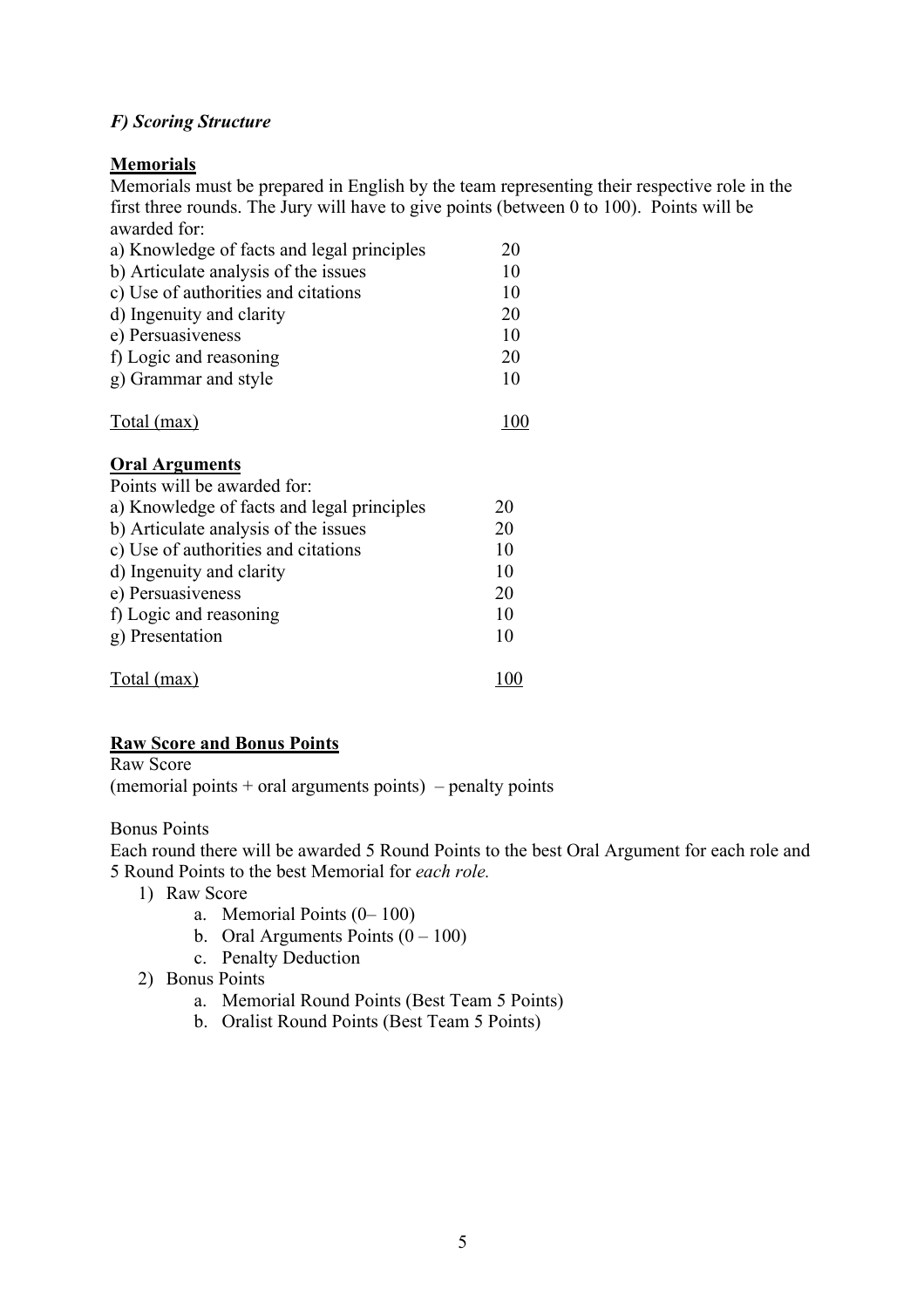# **Penalty Points**

| <b>RULES FOR MEMORIALS</b>                                              | <b>PENALTY</b>         |
|-------------------------------------------------------------------------|------------------------|
| Deadline for memorials is 05 January 2011. Teams must hand in their     | 20 points              |
| three memorials for the three different roles. Memorials must be        |                        |
| handed in by email.                                                     |                        |
|                                                                         |                        |
| Names and nationalities of the participating teams / universities are   | 0 points for           |
| not allowed in the memorial or on the cover.                            | memorial               |
| The following parts have to be included in the memorial in the given    | 2 points per violation |
| order:                                                                  |                        |
| a) Front and back cover                                                 |                        |
| b) Title page                                                           |                        |
| c) Table of contents                                                    |                        |
| d) List of abbreviations                                                |                        |
| Index of authorities (list of sources)<br>e)                            |                        |
| Statement of facts<br>f)                                                |                        |
| g) Issues                                                               |                        |
| Summary of arguments<br>h)                                              |                        |
| Jurisdiction of the court<br>$\ddot{1}$                                 |                        |
| i) Written arguments                                                    |                        |
| k) Submissions                                                          |                        |
| Annex (Max. 2 pages)<br>$\mathbf{I}$                                    |                        |
| The body of the memorial(f-k), including footnotes, shall be no more    | 5 points per page /    |
| than 25 pages in length or exceed 10.000 words.                         | 400 words              |
| The memorial must be 1.5 spaced, including the space between two        | 1 point per violation, |
| footnotes.                                                              | max. 4 points          |
| Individual footnotes, titles and subtitles that read more than one line |                        |
| in length should be single spaced.                                      |                        |
| Memorials must be differentiated by coloured background covers.         | 1 point, max. 3        |
| The Prosecutor's memorial must be blue, the Victims Counsel's           | points                 |
| green and the Defence's Counsel red.                                    |                        |
| The cover must contain the following information:<br>Team number        |                        |
| Role (prosecutor, defence counsel or victims counsel)                   |                        |
| Name of the competition                                                 |                        |
| Year                                                                    |                        |
| White A4 size paper must be used for the memorials.                     | 1 point, max. 3        |
| The typestyle for the memorial has to be Times New Roman size 12.       | points                 |
| Memorials must be continuously numbered.                                |                        |
| Each page shall have a margin of at least 2 cm on every side of the     |                        |
| memorial.                                                               |                        |
| Footnotes can be reduced to size 10; they have to be uniform.           | 2 points, max. 10      |
| Footnotes have to be placed at the bottom of a page.                    | points                 |
| Reference to sources throughout the memorial must be consistent.        |                        |
| Footnotes may not include any other text than the citation itself.      |                        |
| A referred document should be easy to find with the footnotes.          |                        |
| All the sources referred to in footnotes have to be included in the     |                        |
| index of authorities.                                                   |                        |
| Abbreviations of sources within footnotes are allowed.                  |                        |
| The abbreviation has to be announced in the footnote itself or in the   |                        |
| index of authorities.                                                   |                        |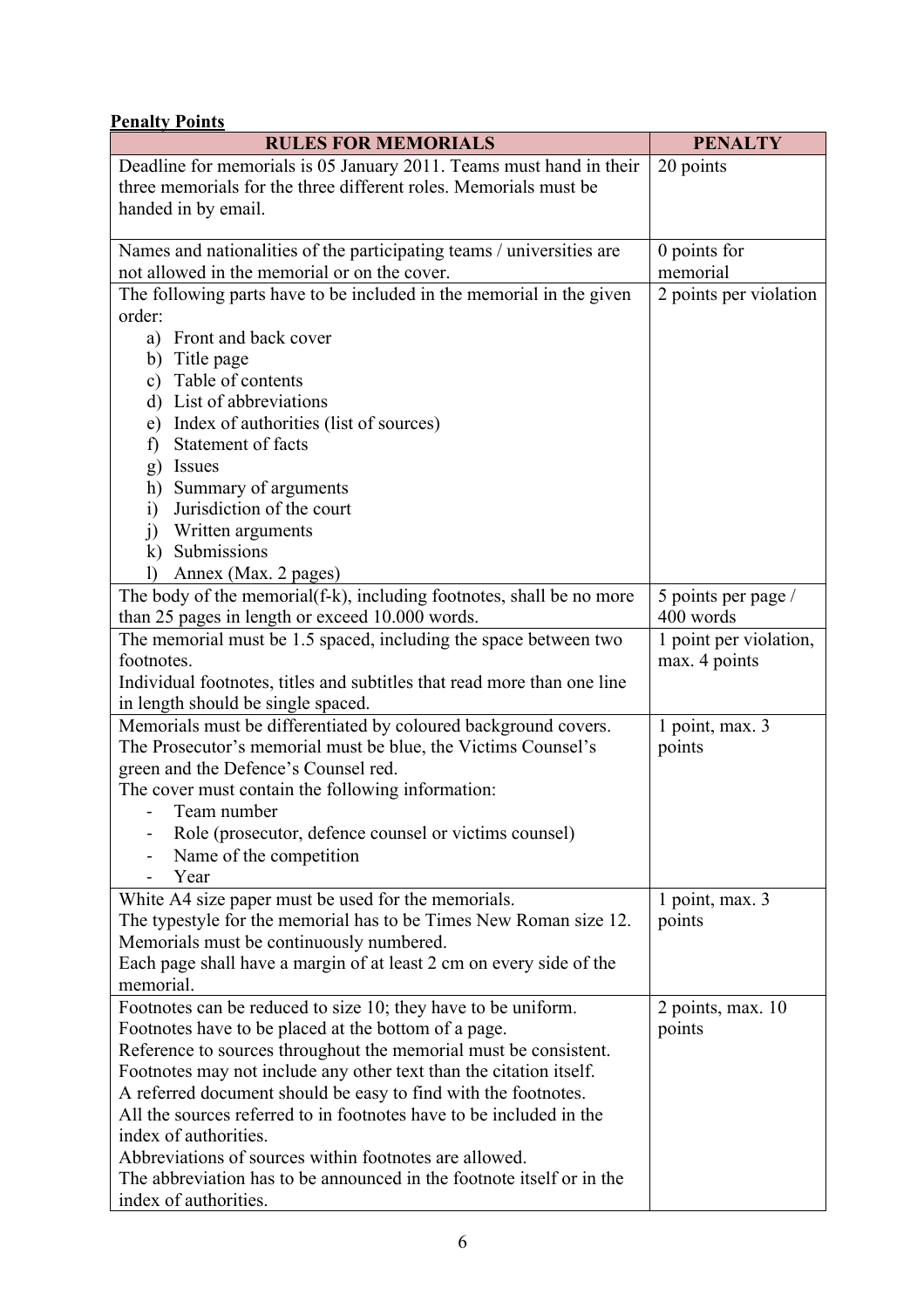|  |  |  | <b>Example Round Scoring Structure</b> |
|--|--|--|----------------------------------------|
|--|--|--|----------------------------------------|

|                     |     |      |      | Raw                    | Score                 |
|---------------------|-----|------|------|------------------------|-----------------------|
|                     |     |      |      | <b>Memorial Points</b> | Oral Arguments Points |
| Group A             | 1P  | 2DC  | 3VC  | $3 x (0 - 100)$        | $3 x (0 - 100)$       |
| Group B             | 4P  | 5DC  | 6VC  | $3 \times (0 - 100)$   | $3 x (0 - 100)$       |
| Group C             | 7P  | 8DC  | 9VC  | $3 x (0 - 100)$        | $3 x (0 - 100)$       |
| Group D             | 10P | 11DC | 12VC | $3 x (0 - 100)$        | $3 x (0 - 100)$       |
| Group $E$           | 13P | 14DC | 15VC | $3 \times (0 - 100)$   | $3 x (0 - 100)$       |
| Group F             | 16P | 17DC | 18VC | $3 x (0 - 100)$        | $3 x (0 - 100)$       |
| Group G             | 19P | 20DC | 21VC | $3 \times (0 - 100)$   | $3 \times (0 - 100)$  |
|                     |     |      |      |                        |                       |
| Memorial            | 5   | 5    | 5    |                        |                       |
| <b>Bonus Points</b> |     |      |      |                        |                       |
| (Best Team)         |     |      |      |                        |                       |
| Oral Arguments      | 5   | 5    | 5    |                        |                       |
| <b>Bonus Points</b> |     |      |      |                        |                       |
| (Best Team)         |     |      |      |                        |                       |

## **Winner**

The winner of the Americas/Caribbean Qualifying Round of the Pace/ICLN ICC Trial Competition will be the finalist with the highest total score (*after deduction of penalty points and plus bonus points*) after the Finals.

The winner and second place runner-up of the Americas/Caribbean Qualifying Round will be invited to compete in the 2011 ICLN Rounds in The Hague.

## *G) Jury*

## **Composition of the Expert Panel**

1. Expert panellists in the Moot Court Competition include law professors, lawyers, judicial practitioners and international legal experts working for (inter)governmental institutions and/or NGOs.

2. During the ordinary rounds the panel will consist of at least two jury members whereby at least one of them generally will be a teacher of International and/or Criminal Law. The jury could rotate: same jury panel each round, to evaluate different teams. There shall be a bench clerk, who will be nominated by the organising committee. The Finals will be assessed by a High Jury, composed of members of the Advisory Board and other renowned International Criminal Law experts